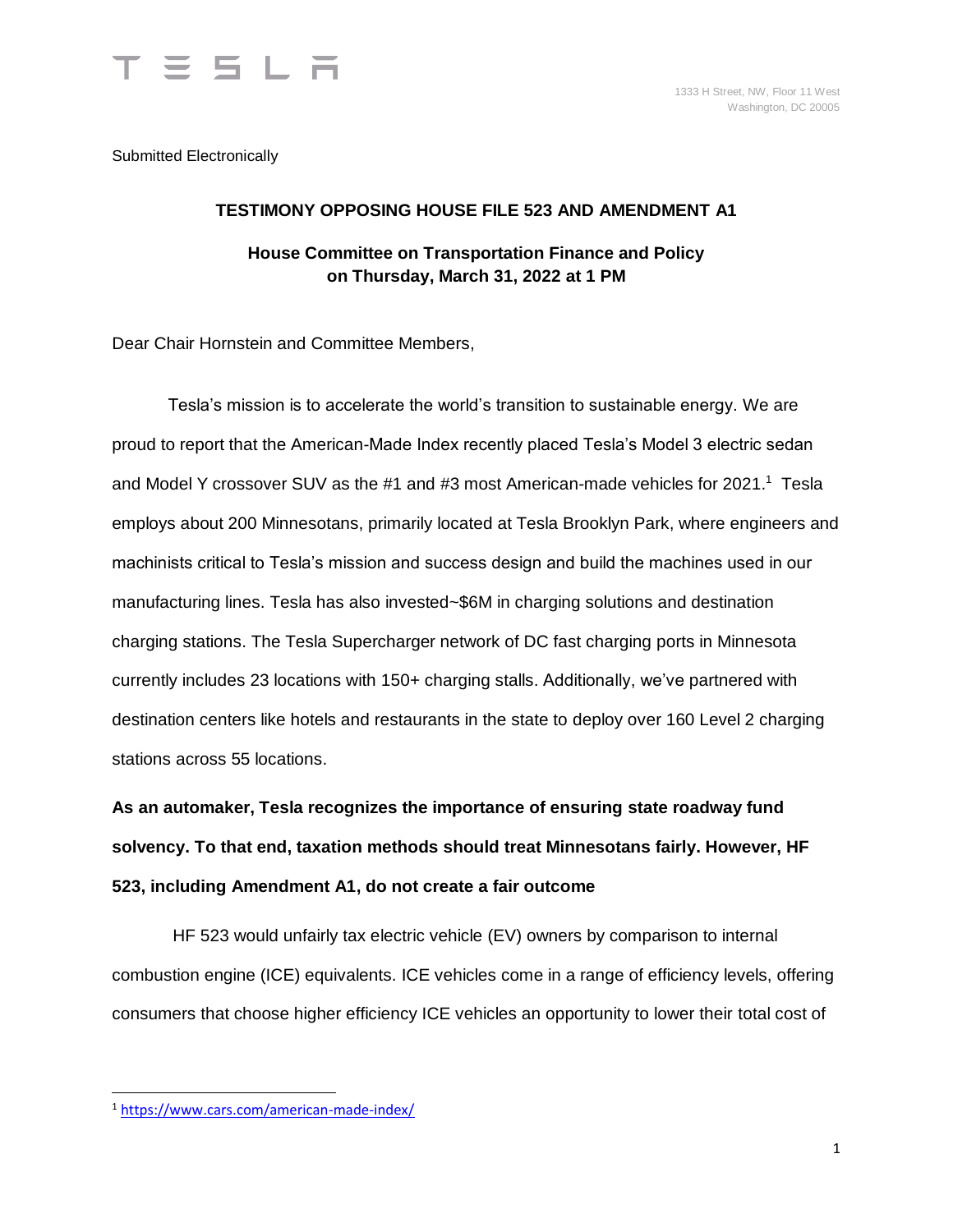# $\equiv$  5 L  $\equiv$

ownership. Owners of EVs, which are more efficient than ICE vehicles, should not be penalized for choosing efficiency simply for choosing a vehicle propelled by electricity when ICE equivalents are not penalized. For example, if a consumer purchased a 2022 hybrid sedan today, that consumer would see a combined (city/highway) mile per gallon rating around 50+. Yet HF 523 bases the methodology to calculate road use fees upon the average vehicle in the class (excluding EVs) or real-world miles per gallon of the make and model registered with the exception of EV's. By using the average vehicle in its class, which will most likely be the case due to data availability, the consumer who chooses the EV loses the benefit of its efficiency while the hybrid owner in this example does not, simply because of the fuel source of the vehicle. The hybrid owner pays at the pump in this scenario, paying taxes on fuel use through the petroleum tax which accounts for their choice in vehicle efficiency. Yet under the HF 523 proposal, the EV owner would be charged the state petroleum tax for the average ICE equivalent in the class. Further, plug-in hybrid (PHEV) owners who may be driving significant miles per year using electricity for fuel are not required to participate in the road use program. The resulting tax collection methodology from HF 523 provides relief to high efficiency ICE and PHEV buyers yet penalizes fully battery electric vehicle buyers, requiring EV owners to pay more than ICE or PHEV drivers for choosing efficiency in vehicle selection. EV owners should be treated at least on par with the most efficient ICE and PHEV vehicle owner/buyer when it comes to state roadway taxes. If there is a hybrid sedan, SUV or truck being sold new to a customer in MN, why should someone who chooses to purchase an EV pay more in taxes than the hybrid or PHEV equivalent? Doing so would overcharge the EV driver by comparison simply because they chose a different, lower polluting fuel type.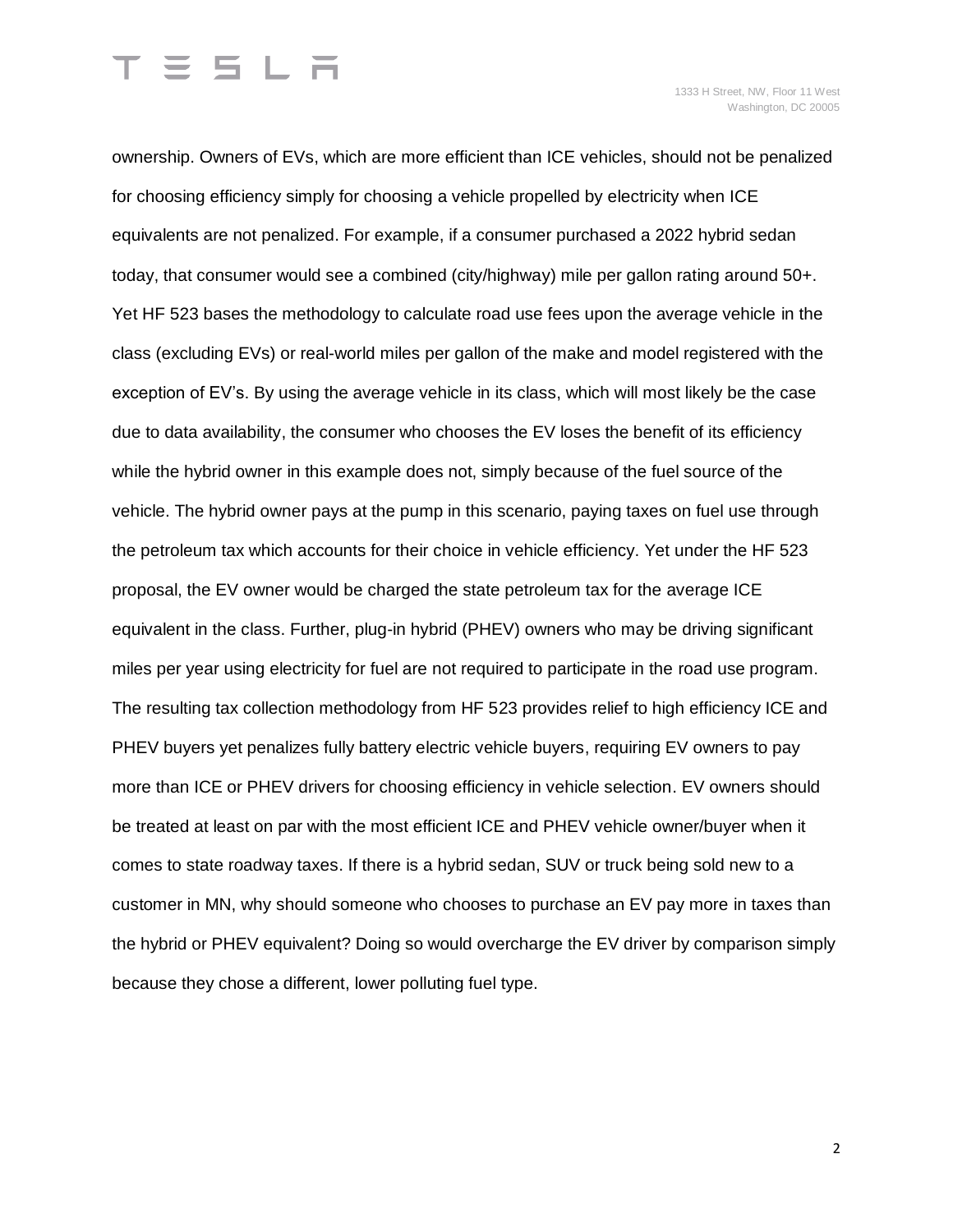#### **EV owners already pay their fair share towards state roadway taxes<sup>2</sup>**

As the Great Plains Institute's analysis demonstrates, EV drivers already pay their fair share. Their analysis brings an additional point to the surface regarding double taxation.

### **In order to adopt a Road Use Charge, taxation on fuel would require further assessment and additional changes to the tax system to avoid double taxation.**

Minnesotans are already charged 6.875% Minnesota State Sales Tax on their electricity bills from the utility company. In some cases, EV charging station providers are exempt from sales tax as a customer however must collect and remit the state sales tax from their customers and to the state. In either case, state sales tax is collected and paid for electricity used as a transportation fuel. Moreover, in many cases, EV charging providers are paying additional Local Sales and Use Taxes in addition to the Minnesota State Sales Tax. While these taxes may not necessarily fund roadways, motor fuels and other petroleum products are subject to either petroleum tax or sales and use tax, but never both in Minnesota.<sup>3</sup> Yet HF 523 does not address the fact that EV owners would be required to pay both sales tax on electricity and a petroleum tax equivalent in the form of a Road Use Tax, resulting in double taxation.

### **While HF 523 includes direction to establish data privacy protections, the requirement would risk Tesla customer security.**

Customer privacy is paramount to Tesla and each product, service, and feature undergoes systematic review to ensure its design continues to protect customer data and privacy. We collect and use only the personal data we need for the reasons we say, and keep it

 $\overline{a}$ 

<sup>&</sup>lt;sup>2</sup> https://driveelectricmn.org/position-statement-unfair-taxes-for-electric-vehicles/

<sup>3</sup> https://www.revenue.state.mn.us/sites/default/files/2021-03/FS116.pdf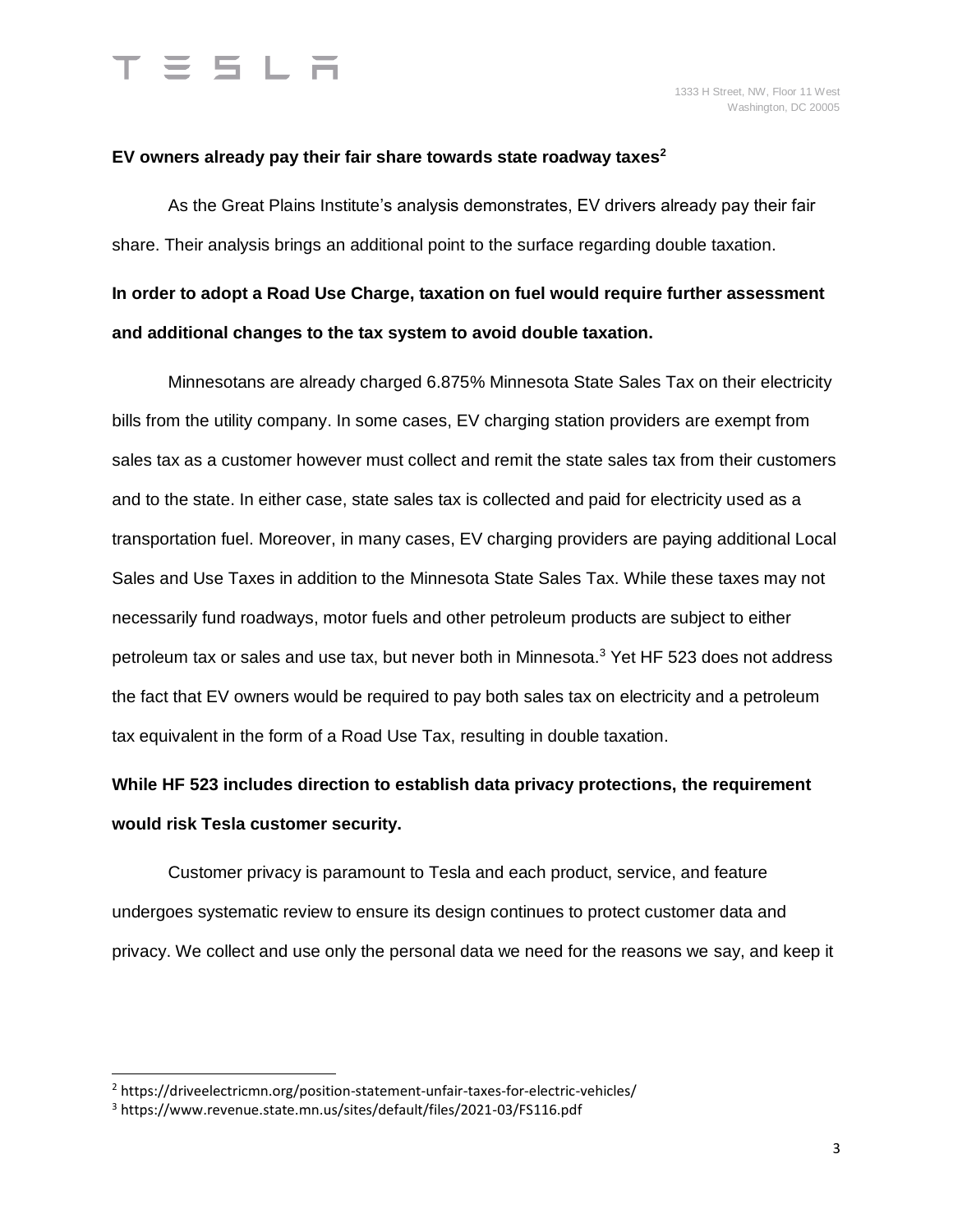# $= 5 L H$

only as long as we need to. If we want to use it for a new purpose, we get new permission, and we never sell or rent personal data to others for any purpose, period.<sup>4</sup>

We also honor personal choice. For example, customers can choose whether to disable data sharing with Tesla. We have found that third party vendors periodically solicit Tesla customers to download the third-party's app as a way for the vendor to sell the service of collecting and reporting vehicle data for participation in Road Use Charge programs. These apps "work" by requiring that customers turn over their Tesla account name and password. Tesla doesn't currently authorize public use of its API (including with third party vendors) and we strongly advise against this practice. Tesla specifically cautions customers against sharing their Tesla Account credentials when signing into a third party application due to account security concerns.<sup>5</sup> To be clear, we do not participate directly as an "account provider" in any Road Use Charge programs in the US.

**The good news is that Minnesota has time to develop a mechanism to fairly tax all drivers, including EV owners to fund roadways. However, there is no urgency because existing statute requires EV owners to pay additional registration fees. 6**

The transition to electric vehicles has begun. Automakers globally have made announcements committing to electrification over the next two decades. However as of the end of 2020, of the 1,841,690 registered vehicles in Minnesota<sup>7</sup>, only 15,062 fully electric vehicles existed<sup>8</sup>, a fraction of a percentage. Additionally, according to IHS Markit, a leading automotive

 $\overline{a}$ 

<sup>4</sup> https://www.tesla.com/legal/privacy?redirect=no#data-sharing

<sup>5</sup> https://www.tesla.com/support/account-support?redirect=no#account-security 6 See 1m,

https://www.revisor.mn.gov/statutes/cite/168.013#:~:text=A%20person%20operating%20a%20commercial,the%2 0vehicle%20be%20registered%20at

<sup>7</sup> https://www.fhwa.dot.gov/policyinformation/statistics/2020/mv1.cfm

<sup>8</sup> https://www.dot.state.mn.us/sustainability/electric-vehicle-dashboard.html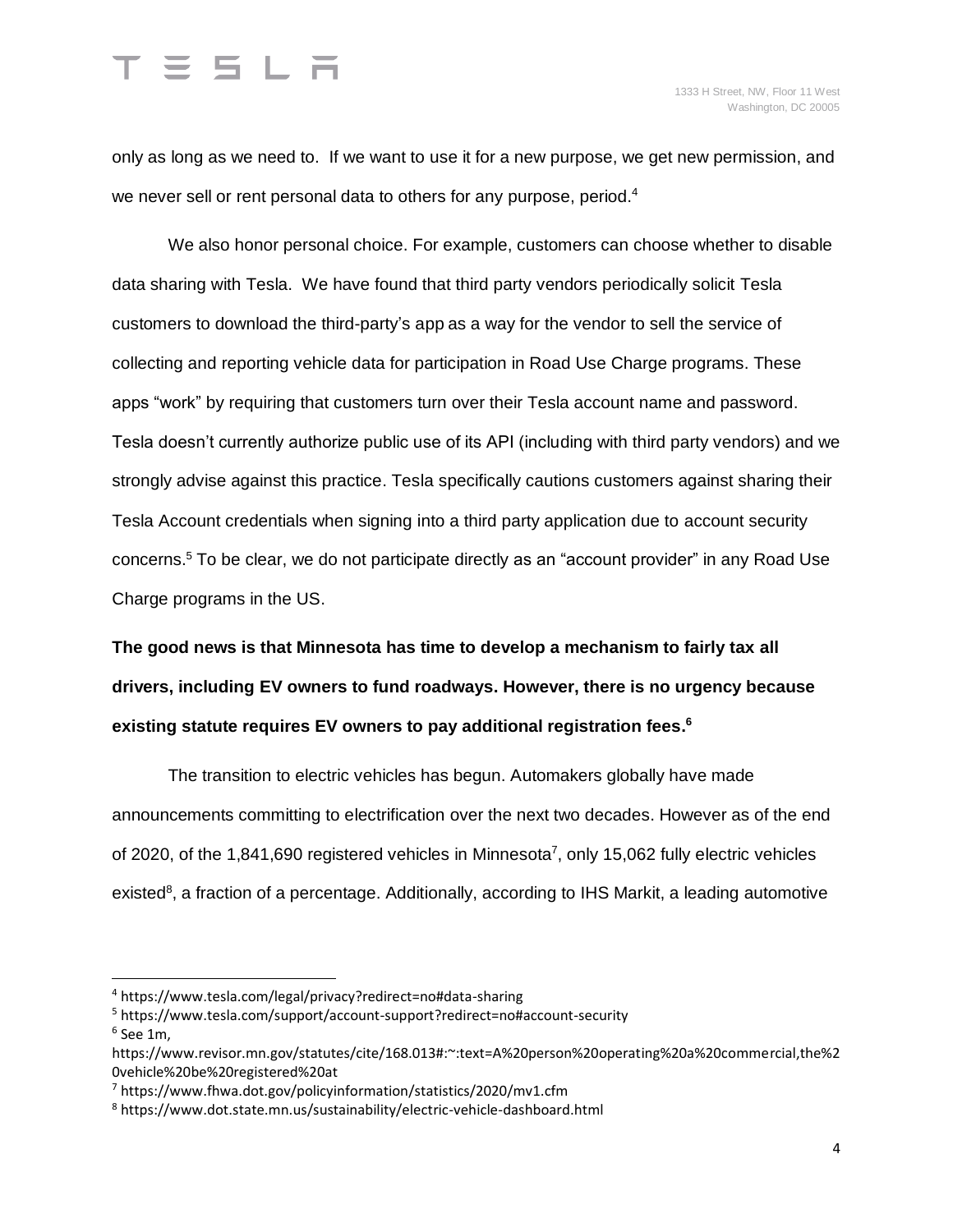

consulting agency, people in the US are keeping their cars for around 12 years.<sup>9</sup> Consequently, market conversion to EVs is going to take decades. The New York Times best highlights the point I want to get across; even if EVs, "which could make up one-quarter of new sales by 2035…, only 13% of vehicles on the road would be electric."<sup>10</sup> There are numerous ways to collect roadway funding and Minnesota has time to ensure adoption of a fair and reasonable mechanism to collect and ensure roadway funding continues. As EVs represent less than 1% percent of the total vehicles registered and state law already requires EV owners to pay their fair share of taxes, the state has time to fully consider taxation approaches.

**The aforementioned points are not an exhaustive list of Tesla's concerns with HF 523 however Tesla urges further consideration of methodologies to collect roadway funds at this time.**

Many US states, like Minnesota, are continuing to debate the future of fuel taxation relating to roadway funding as we transition to electricity as a transportation fuel. We encourage further consideration in order for Minnesota to provide a means that is inclusive, fair and recognizes the efficiency levels of all vehicles, no matter the fuel type to provide Minnesotans with confidence in the tax laws governing them. Please hold HF 523 for further consideration.

Respectfully,

Thad Kurowski

 $\overline{a}$ 

Tesla, Inc. 1333 H Street NW, Floor 11 West Washington, DC 20005 Telephone: (720) 660-0235 E-mail: [tkurowski@tesla.com](mailto:tkurowski@tesla.com)

<sup>9</sup> [https://www.caranddriver.com/news/a33457915/average-age-vehicles-on-road-12](https://www.caranddriver.com/news/a33457915/average-age-vehicles-on-road-12-years/#:~:text=A%20study%20from%20IHS%20Markit%20found%20that%20the%20average%20age,month%20older%20than%20in%202019) [years/#:~:text=A%20study%20from%20IHS%20Markit%20found%20that%20the%20average%20age,month%20old](https://www.caranddriver.com/news/a33457915/average-age-vehicles-on-road-12-years/#:~:text=A%20study%20from%20IHS%20Markit%20found%20that%20the%20average%20age,month%20older%20than%20in%202019) [er%20than%20in%202019.](https://www.caranddriver.com/news/a33457915/average-age-vehicles-on-road-12-years/#:~:text=A%20study%20from%20IHS%20Markit%20found%20that%20the%20average%20age,month%20older%20than%20in%202019)

<sup>&</sup>lt;sup>10</sup> <https://www.nytimes.com/interactive/2021/03/10/climate/electric-vehicle-fleet-turnover.html>